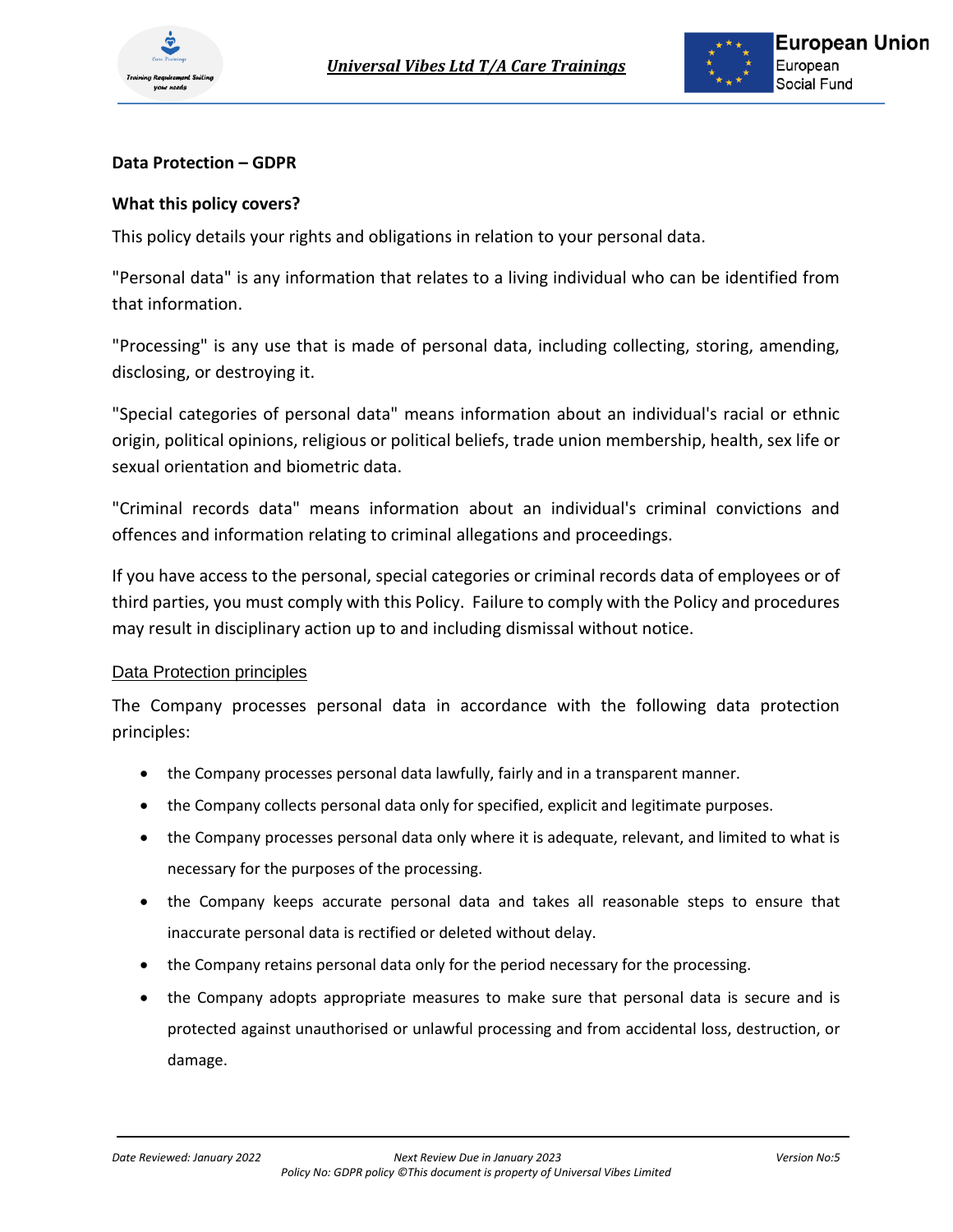

# **Your entitlements**

Data protection legislation prescribes the way in which the Company may collect, retain and handle personal data. The Company will comply with the requirements of data protection legislation and all employees and contractors who handle personal data in the course of their work must also comply with it.

The Company will inform individuals of the reasons for processing their personal data, how it uses such data and the legal basis for processing in its privacy notices. It will not process personal data about individuals for other reasons.

Where the Company processes special categories of personal data or criminal records data to perform obligations or to exercise rights in employment law, this is done in accordance with the rules relating to special categories of data and criminal records data.

The Company will update personal data promptly if an individual advises that their information has changed or is inaccurate.

Personal data gathered during the employment or engagement of an employee, worker, contractor, volunteer, or intern is held in the individual's personal file (in hard copy or electronic format, or both), and on HR systems. The periods for which the Company holds HR-related personal data are contained in its privacy notices.

## Access to your personal data [subject access requests]

You have the right to make a subject access request. If you make such a request, the Company will tell you:

- whether or not your data is processed and if so why; the categories of personal data concerned and the source of the data if it is not collected from you.
- to whom your data may be disclosed, including any recipients located outside the European Economic Area (EEA) and the safeguards that apply to any such transfers.
- for how long your personal data is stored or how that period is decided.
- your rights to rectification or erasure of data, or to restrict or object to processing.
- your right to complain to the Information Commissioner if you think the Company has failed to comply with your data protection rights; and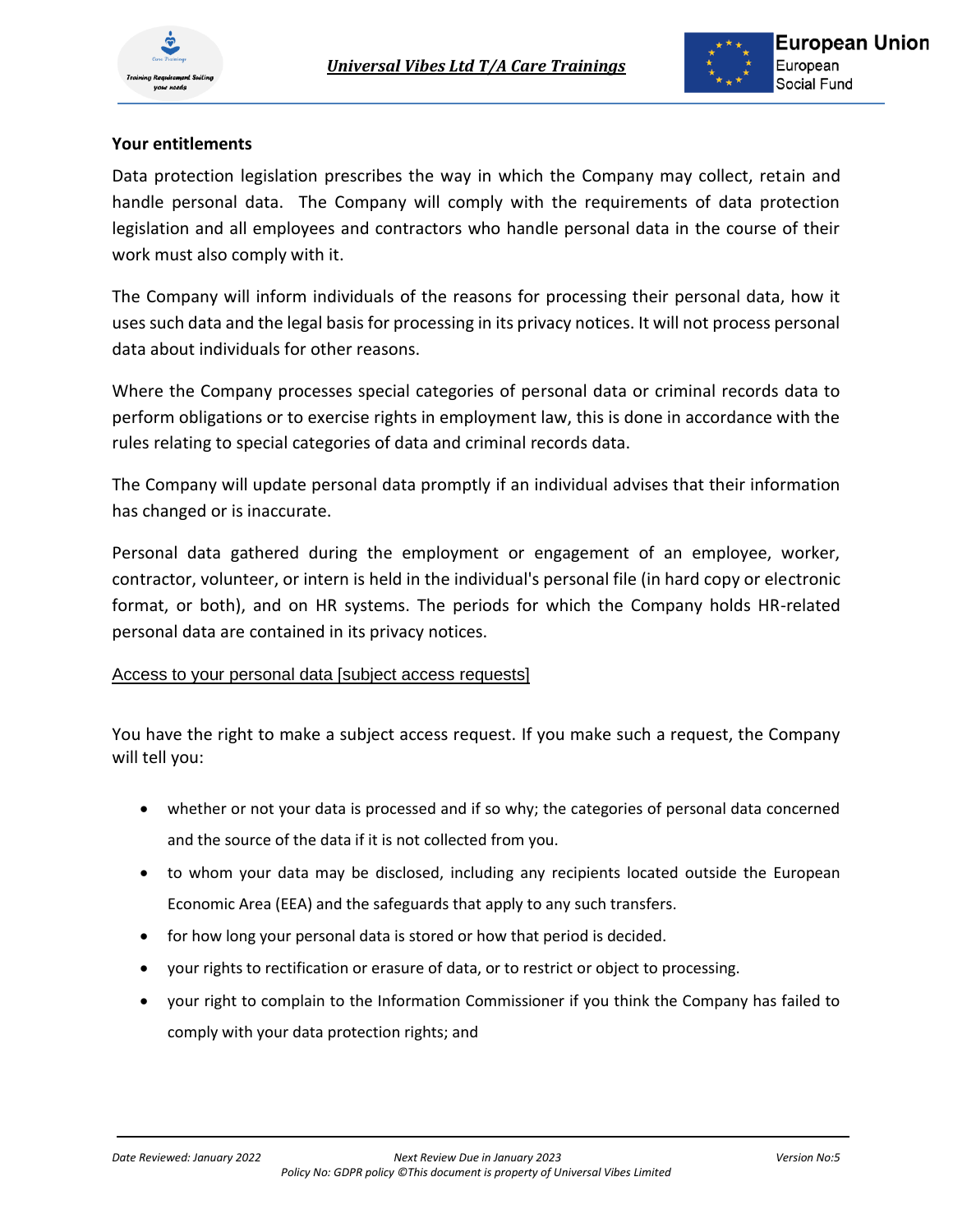

• whether or not the Company carries out any automated decision-making and the logic involved in such decision-making.

The Company will also provide you with a copy of the personal data undergoing processing. This will normally be in electronic form if you have made the request electronically unless you request otherwise.

If you want additional copies, the Company will charge a fee, which will be based on the administrative cost of providing the additional copies.

### Other rights

You have a number of other rights in relation to your personal data. You can require the Company to:

- rectify inaccurate data;
- stop processing or erase data if your interests override the Company's legitimate grounds for processing data (where the Company relies on its legitimate interests as a lawful basis for processing data);
- stop processing or erase data if it is unlawful; and
- stop processing data for a period if it is inaccurate or if there is a dispute about whether or not your interests override the Company's legitimate interests for processing the data.

### **Your responsibilities**

You are responsible for helping the Company keep your personal data accurate and up to date. You should let the Company know if personal data provided to the Company changes, for example, if you change bank or move to a new house.

You may have access to the personal data of other individuals and of our customers or clients in the course of your employment, contract, volunteer period, internship or apprenticeship. Where this is the case, the Company relies on you to help meet its data protection obligations.

If you have access to personal data, you are required: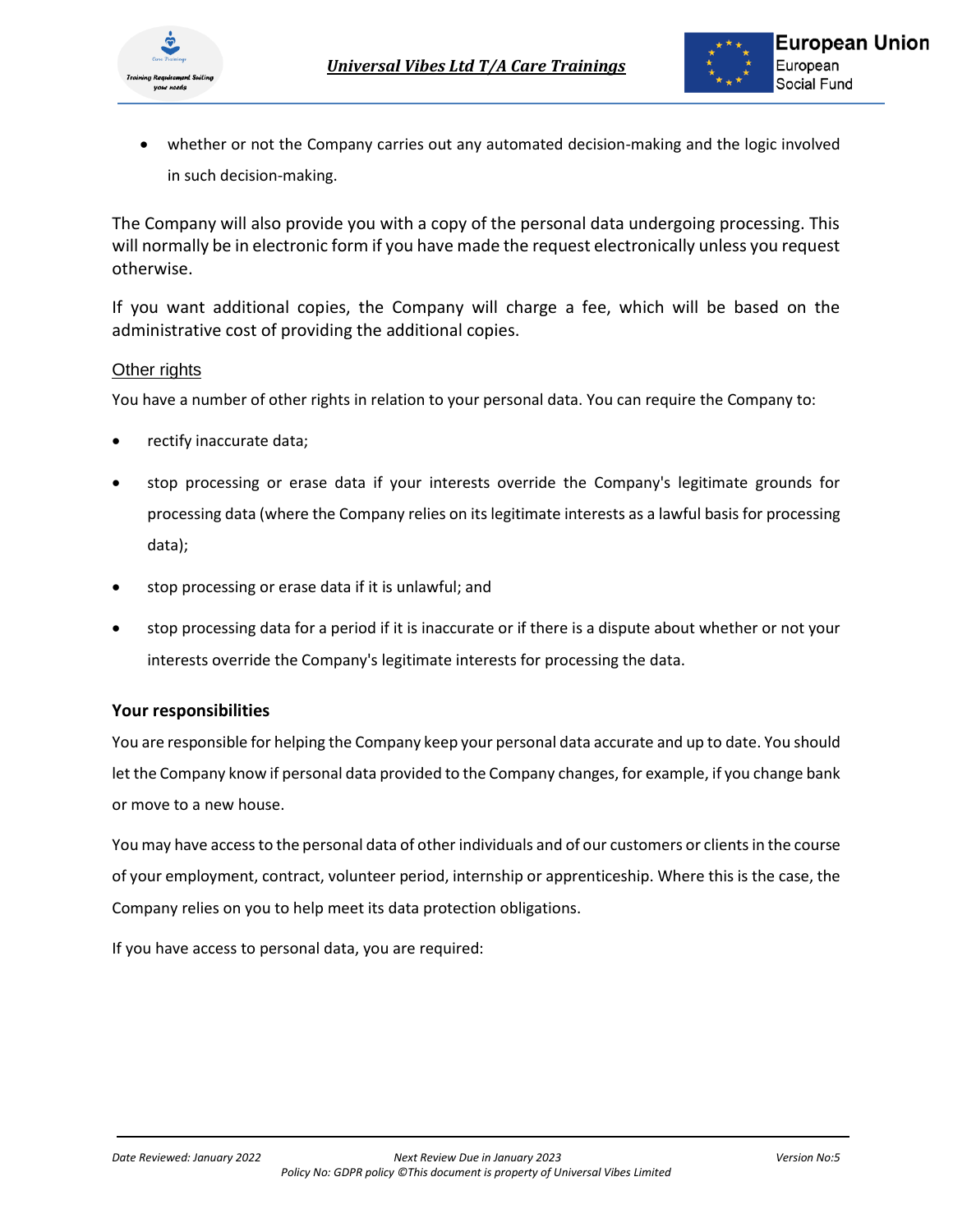

- to access only data that you have authority to access and only for authorised purposes.
- not to disclose data except to individuals (whether inside or outside the Company) who have appropriate authorisation.
- to keep data secure (for example by complying with rules on access to premises, computer access including password protection, and secure file storage and destruction).
- not to remove personal data or devices containing or that can be used to access personal data, from the Company's premises without adopting appropriate security measures (such as encryption or password protection) to secure the data and the device; and
- not to store personal data on local drives or on personal devices that are used for work purposes.

Failure to observe these requirements may amount to a disciplinary offence which will be dealt with under the Company's disciplinary procedure. Significant or deliberate breaches of this policy, such as accessing employee, customer or client data without authorisation or a legitimate reason to do so, may constitute gross misconduct and could lead to your dismissal without notice.

### Processing special categories and criminal records data

The Company will process special categories and criminal records data primarily where it is necessary to enable the Company to meet its legal obligations and in particular to ensure adherence to health and safety legislation; vulnerable groups protection legislation; or for equal opportunities monitoring purposes.

### **Procedure**

The Company keeps a record of its processing activities in respect of HR-related personal data in accordance with the requirements of data protection legislation.

Personal data relating to employees may be collected by the Company for the purposes of: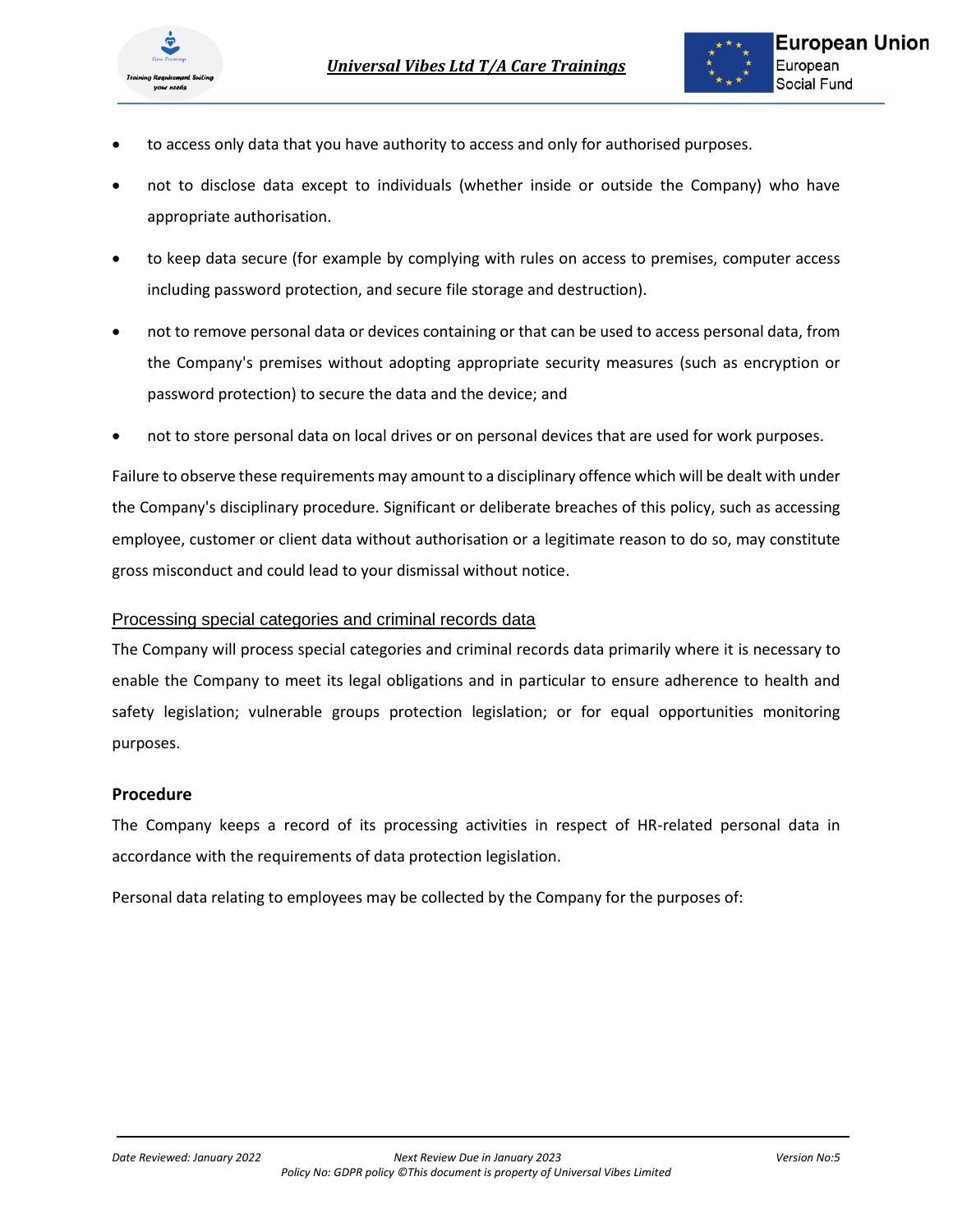

- recruitment, promotion, training, redeployment and/or career development, such as references, CVs and appraisal documents.
- administration and payment of wages, such as emergency contact details and bank/building society details.
- calculation of certain benefits including pensions.
- disciplinary or grievance issues.
- performance management purposes and performance review.
- recording of communication with employees and their representatives.
- compliance with legislation.
- provision of references to financial institutions, to facilitate entry onto educational courses and/or to assist future potential employers; and
- staffing levels and career planning

### How we use special categories and criminal records data

"Special categories" data and "criminal records" data require higher levels of protection. We need to have further justification for collecting, storing and processing these types of personal data. We may process special categories or criminal records data in the following circumstances:

- in limited circumstances, with your explicit written consent.
- where we need to carry out our legal obligations.
- where it is needed in the public interest, such as for equal opportunities monitoring, or in relation to our occupational pension scheme.
- where it is needed to assess your working capacity on health grounds.

Less commonly, we may process this type of data where it is needed in relation to legal claims or where it is needed to protect your vital interests (or someone else's interests) and you are not capable of giving your consent, or where you have already made the information public.

### Accuracy of personal data

The Company will review personal data regularly to ensure that it is accurate, relevant and up to date.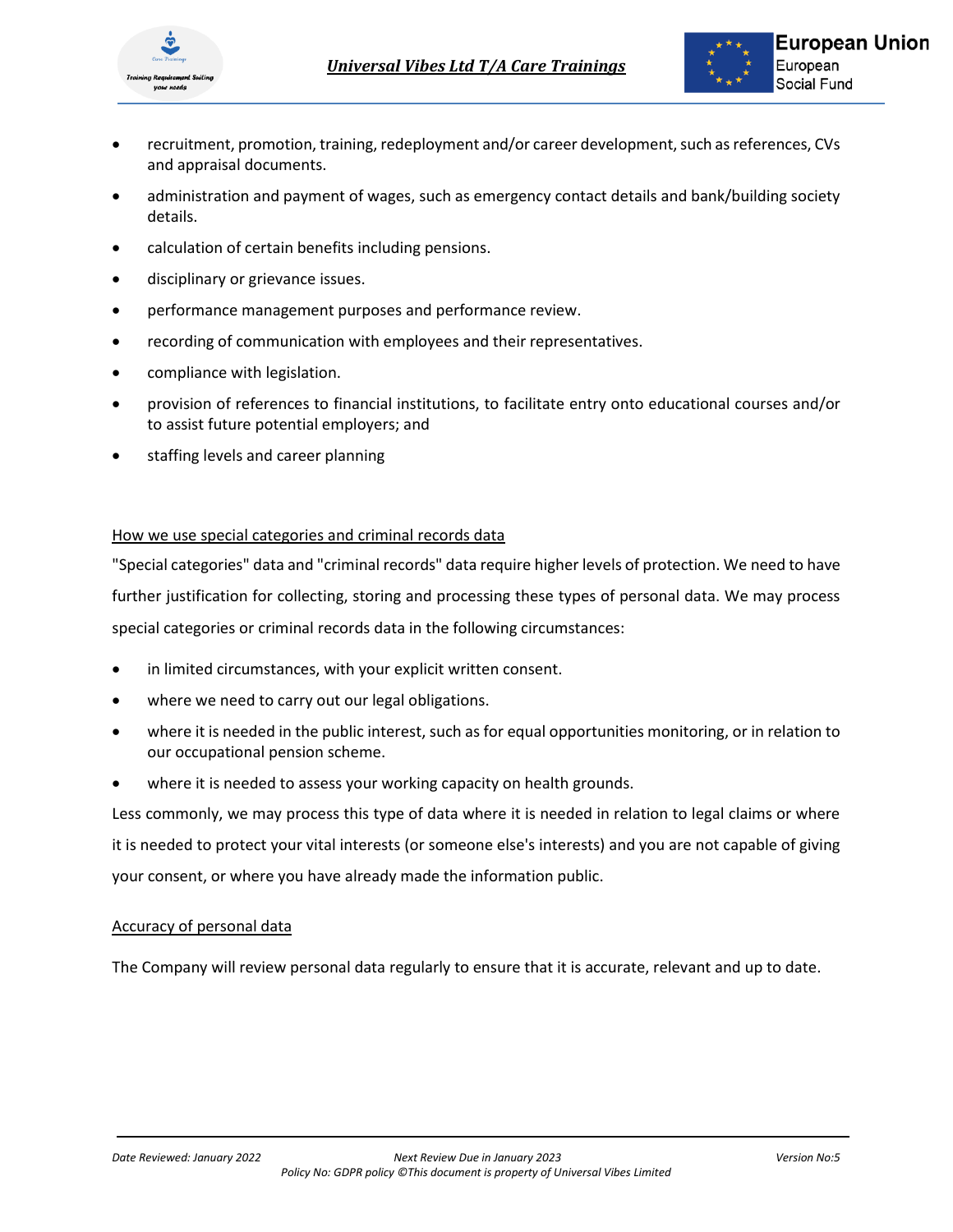

To ensure the Company's files are accurate and up to date, and so that the Company is able to contact you or, in the case of an emergency, another designated person, you must notify the Company as soon as possible of any change in your personal details (e.g., change of name, address, telephone number, loss of driving licence where relevant, next of kin details, etc).

#### Security of personal data

The Company will ensure that personal data is not processed unlawfully, lost or damaged. If you have access to personal data during the course of your employment, you must also comply with this obligation. If you believe you have lost any personal data in the course of your work, you must report it to your manager immediately. Failure to do so may result in disciplinary action up to and including dismissal without notice.

#### Data breaches

The Company will record all data breaches regardless of their effect.

If we discover that there has been a breach of HR-related personal data that poses a risk to the rights and freedoms of individuals, we will report it to the Information Commissioner within 72 hours of discovery.

If the breach is likely to result in a high risk to the rights and freedoms of individuals, we will tell affected individuals that there has been a breach and provide them with information about the likely consequences of the breach and the mitigation measures we have taken.

### Access to personal data ["subject access requests"]

To make a subject access request, you should send your request to the Company. In some cases, the Company may need to ask for proof of identification before the request can be processed. We will inform you if we need to verify your identity and the documents we require.

We will normally respond to a request within one month from the date we receive it. In some cases, such as where the Company processes large amounts of the individual's data, we may respond within three months of the date the request is received. We will write to the individual within one month of receiving the original request to tell them if this is the case.

If a subject access request is manifestly unfounded or excessive, the Company is not obliged to comply with it. Alternatively, we can agree to respond but will charge a fee, which will be based on the